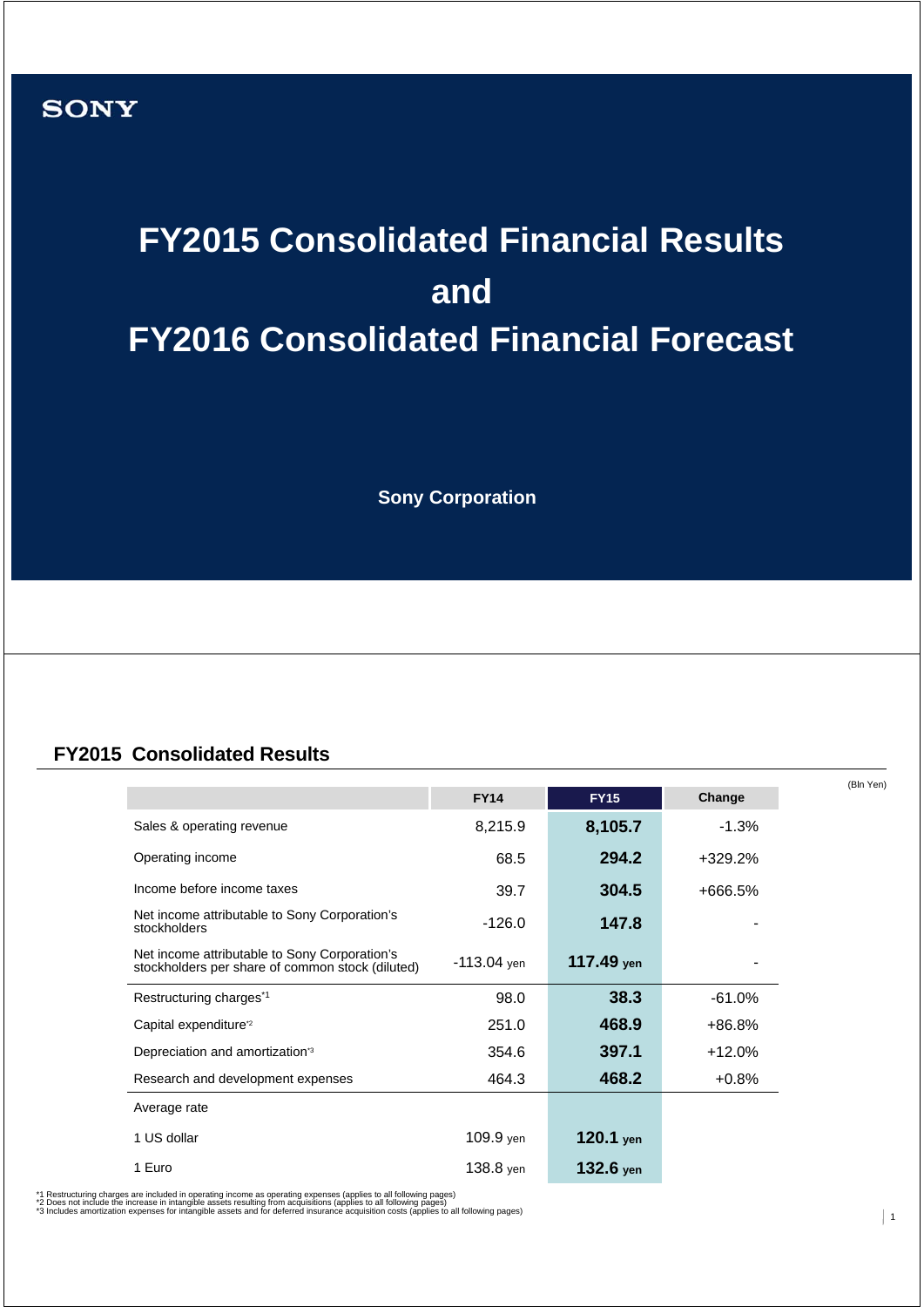### **Q4 FY2015 Consolidated Results**

|                                                                                                   | <b>Q4 FY14</b> | <b>Q4 FY15</b> | Change   |
|---------------------------------------------------------------------------------------------------|----------------|----------------|----------|
| Sales & operating revenue                                                                         | 1,937.7        | 1,824.1        | $-5.9%$  |
| Operating income                                                                                  | -97.8          | $-92.9$        |          |
| Income before income taxes                                                                        | $-106.5$       | $-99.7$        |          |
| Net income attributable to Sony Corporation's<br>stockholders                                     | -106.8         | $-88.3$        |          |
| Net income attributable to Sony Corporation's<br>stockholders per share of common stock (diluted) | $-91.39$ yen   | $-70.03$ yen   |          |
| Restructuring charges                                                                             | 64.3           | 16.4           | -74.4%   |
| Capital expenditure                                                                               | 81.5           | 139.6          | $+71.3%$ |
| Depreciation and amortization                                                                     | 103.5          | 122.0          | $+17.8%$ |
| Research and development expenses                                                                 | 124.0          | 128.1          | $+3.3%$  |
| Average rate                                                                                      |                |                |          |
| 1 US dollar                                                                                       | 119.1 yen      | 115.4 yen      |          |
| 1 Euro                                                                                            | 134.4 yen      | 127.2 yen      |          |

#### **FY2015 Results by Segment**

|                                    |                  | <b>FY14</b> | <b>FY15</b> | Change           | <b>FX Impact</b> |
|------------------------------------|------------------|-------------|-------------|------------------|------------------|
| <b>Mobile Communications</b>       | Sales            | 1.410.2     | 1,127.5     | $-20.0%$         | $-0\%$           |
| (MC)                               | Operating income | $-217.6$    | $-61.4$     | $+156.1$ bln yen | $-67.5$ bln yen  |
| Game &                             | Sales            | 1,388.0     | 1,551.9     | $+11.8%$         | $+2%$            |
| <b>Network Services (G&amp;NS)</b> | Operating income | 48.1        | 88.7        | $+40.6$ bln yen  | $-47.7$ bln yen  |
| <b>Imaging Products &amp;</b>      | Sales            | 723.9       | 711.2       | $-1.7%$          | $+3%$            |
| <b>Solutions (IP&amp;S)</b>        | Operating income | 41.8        | 72.1        | $+30.4$ bln yen  | $-1.6$ bln yen   |
| <b>Home Entertainment &amp;</b>    | Sales            | 1.238.1     | 1,159.0     | $-6.4%$          | $+2%$            |
| Sound (HE&S)                       | Operating income | 24.1        | 50.6        | $+26.5$ bln yen  | $-36.7$ bln yen  |
|                                    | Sales            | 927.1       | 935.8       | $+0.9%$          | $+7%$            |
| <b>Devices</b>                     | Operating income | 89.0        | $-28.6$     | -117.6 bln yen   | $+24.7$ bln yen  |
|                                    | Sales            | 878.7       | 938.1       | $+6.8%$          | $+6%$            |
| <b>Pictures</b>                    | Operating income | 58.5        | 38.5        | $-20.0$ bln yen  |                  |
| <b>Music</b>                       | <b>Sales</b>     | 559.2       | 617.6       | $+10.4%$         | $+5%$            |
|                                    | Operating income | 60.6        | 87.3        | $+26.7$ bln yen  |                  |
| <b>Financial Services</b>          | Revenue          | 1,083.6     | 1,073.1     | $-1.0%$          |                  |
|                                    | Operating income | 193.3       | 156.5       | $-36.8$ bln yen  |                  |
| <b>All Other</b>                   | Sales            | 386.6       | 333.2       | $-13.8%$         |                  |
|                                    | Operating income | $-95.0$     | 2.0         | +97.0 bln yen    |                  |
| <b>Corporate and elimination</b>   | Sales            | $-379.5$    | $-341.8$    |                  |                  |
|                                    | Operating income | $-134.4$    | $-111.5$    | $+22.8$ bln yen  |                  |
| <b>Consolidated total</b>          | Sales            | 8,215.9     | 8,105.7     | $-1.3%$          |                  |
|                                    | Operating income | 68.5        | 294.2       | $+225.6$ bln yen |                  |

- Due to Sony's modification to its organizational structure in FY15, certain figures in FY14 have been reclassified to conform to the presents alles and revenue in each business segment represents alles and revenue recor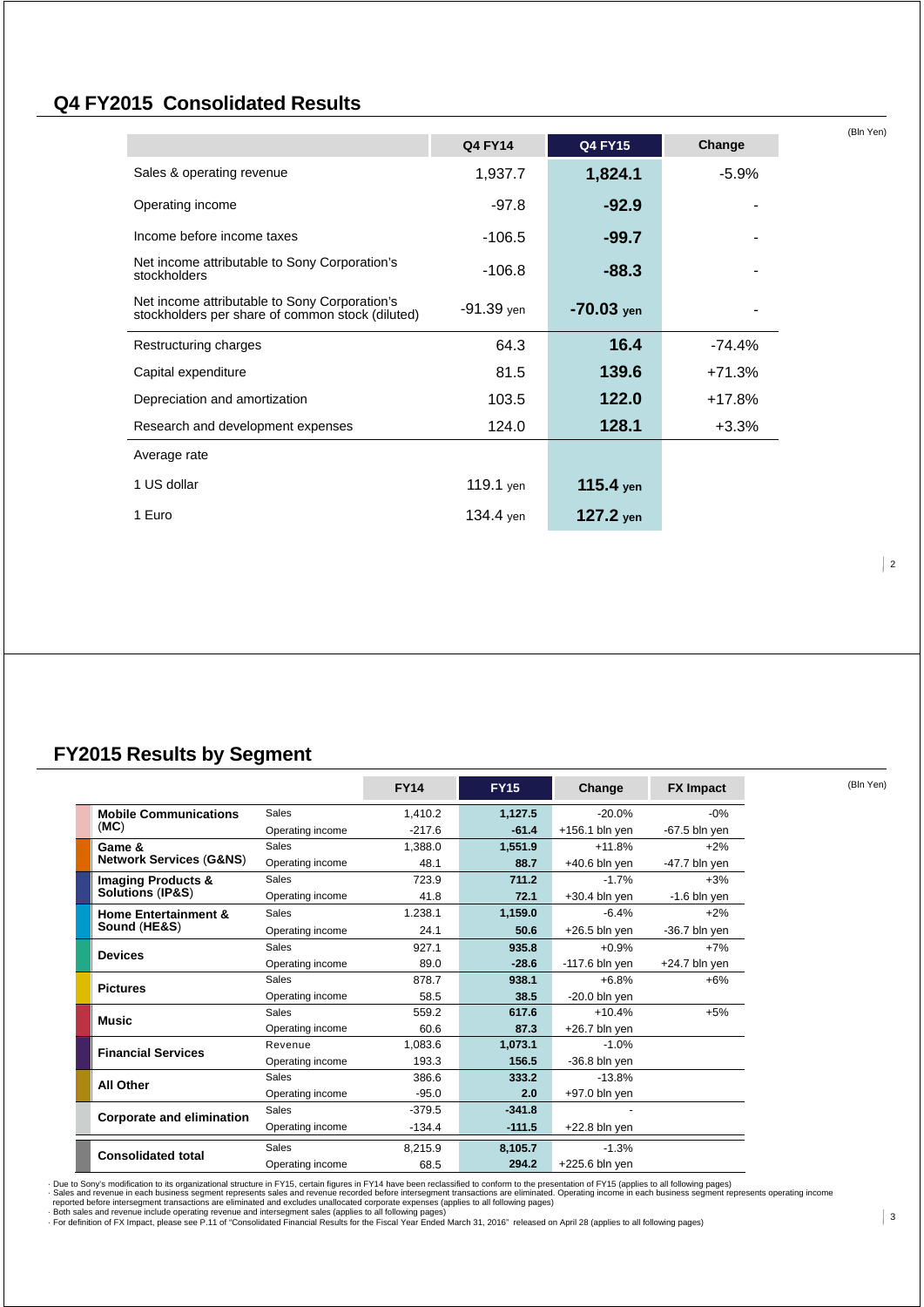# **Q4 FY2015 Results by Segment**

|                                    |                  | <b>Q4 FY14</b> | <b>Q4 FY15</b> | Change          | <b>FX Impact</b> | (Bln Yen) |
|------------------------------------|------------------|----------------|----------------|-----------------|------------------|-----------|
| <b>Mobile Communications</b>       | Sales            | 294.9          | 183.2          | $-37.9%$        | $-2%$            |           |
| (MC)                               | Operating income | $-55.7$        | $-42.1$        | $+13.7$ bln yen | $+1.0$ bln yen   |           |
| Game &                             | Sales            | 289.5          | 315.5          | $+9.0%$         | $-1%$            |           |
| <b>Network Services (G&amp;NS)</b> | Operating income | $-5.6$         | 5.1            | $+10.7$ bln yen | $+0.2$ bln yen   |           |
| <b>Imaging Products &amp;</b>      | Sales            | 177.3          | 160.4          | $-9.6%$         | $-4%$            |           |
| <b>Solutions (IP&amp;S)</b>        | Operating income | $-9.6$         | 6.5            | $+16.1$ bln yen | -3.2 bln yen     |           |
| <b>Home Entertainment &amp;</b>    | <b>Sales</b>     | 234.4          | 214.8          | $-8.3%$         | $-5%$            |           |
| Sound (HE&S)                       | Operating income | $-19.8$        | $-7.3$         | $+12.5$ bln yen | -3.6 bln yen     |           |
|                                    | Sales            | 224.6          | 189.9          | $-15.5%$        | $-2%$            |           |
| <b>Devices</b>                     | Operating income | $-4.6$         | $-79.9$        | $-75.3$ bln yen | $-1.5$ bln yen   |           |
| <b>Pictures</b>                    | Sales            | 295.1          | 320.7          | $+8.7%$         | $-4%$            |           |
|                                    | Operating income | 45.5           | 52.3           | $+6.8$ bln yen  |                  |           |
| <b>Music</b>                       | <b>Sales</b>     | 151.1          | 167.5          | $+10.9%$        | $-2%$            |           |
|                                    | Operating income | 10.9           | 13.6           | +2.7 bln yen    |                  |           |
| <b>Financial Services</b>          | Revenue          | 262.2          | 260.9          | $-0.5%$         |                  |           |
|                                    | Operating income | 51.0           | 17.2           | $-33.8$ bln yen |                  |           |
| <b>All Other</b>                   | Sales            | 81.0           | 74.2           | $-8.4%$         |                  |           |
|                                    | Operating income | $-48.5$        | $-4.3$         | $+44.1$ bln yen |                  |           |
| <b>Corporate and elimination</b>   | Sales            | $-72.4$        | $-63.1$        |                 |                  |           |
|                                    | Operating income | $-61.3$        | $-53.9$        | $+7.4$ bln yen  |                  |           |
|                                    | Sales            | 1.937.7        | 1.824.1        | $-5.9%$         |                  |           |
| <b>Consolidated total</b>          | Operating income | $-97.8$        | $-92.9$        | $+4.9$ bln yen  |                  |           |

# **FY2016 Consolidated Results Forecast**

|                                                               |                               |                               |                                | (Bln Yen)                         |
|---------------------------------------------------------------|-------------------------------|-------------------------------|--------------------------------|-----------------------------------|
|                                                               | <b>FY14</b><br><b>Results</b> | <b>FY15</b><br><b>Results</b> | <b>FY16</b><br><b>Forecast</b> | <b>Change from</b><br><b>FY15</b> |
| Sales & operating revenue                                     | 8,215.9                       | 8,105.7                       | 7,800                          | $-3.8%$                           |
| Operating income                                              | 68.5                          | 294.2                         | 300                            | $+2.0%$                           |
| Income before income taxes                                    | 39.7                          | 304.5                         | 270                            | $-11.3%$                          |
| Net income attributable to<br>Sony Corporation's stockholders | $-126.0$                      | 147.8                         | 80                             | -45.9%                            |
| Restructuring charges                                         | 98.0                          | 38.3                          | 12                             | $-68.6%$                          |
| Capital expenditures                                          | 251.0                         | 468.9                         | 355                            | $-24.3%$                          |
| Depreciation & amortization                                   | 354.6                         | 397.1                         | 385                            | $-3.0\%$                          |
| Research & development                                        | 464.3                         | 468.2                         | 460                            | $-1.7\%$                          |
|                                                               |                               |                               |                                |                                   |
| Foreign exchange rates                                        | Actual                        | Actual                        | <b>Assumption</b>              |                                   |
| 1 US dollar                                                   | 109.9 yen                     | 120.1 yen                     | Approx. 110 yen                |                                   |
| 1 Euro                                                        | 138.8 yen                     | 132.6 yen                     | Approx. 120 yen                |                                   |

4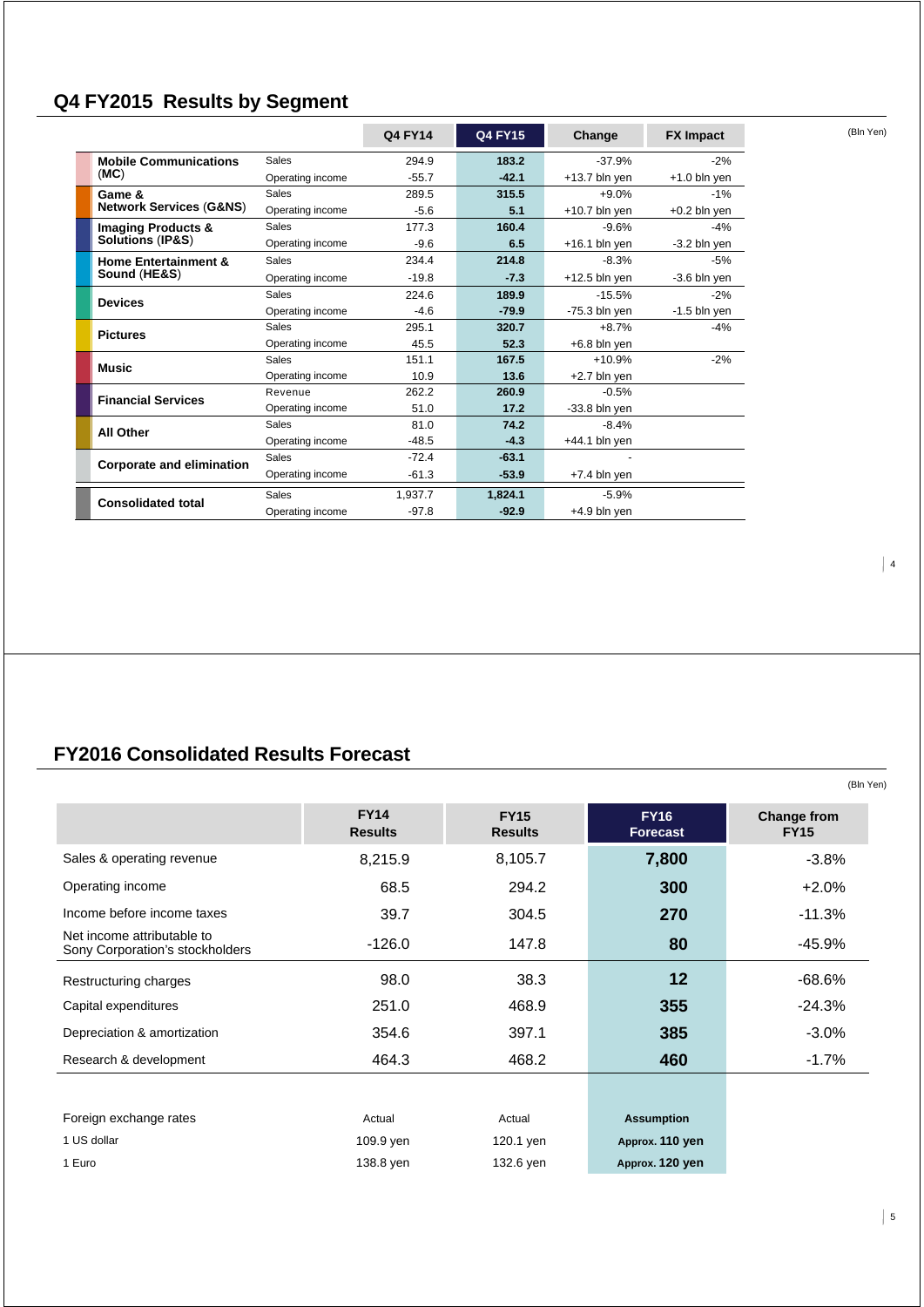## **FY2016 Results Forecast by Segment** [Reclassified]

|                                         |                  |                               |                               |                                |                            |                                                                 | (Bln   |  |
|-----------------------------------------|------------------|-------------------------------|-------------------------------|--------------------------------|----------------------------|-----------------------------------------------------------------|--------|--|
|                                         |                  | <b>FY14</b><br><b>Results</b> | <b>FY15</b><br><b>Results</b> | <b>FY16</b><br><b>Forecast</b> | Change from<br><b>FY15</b> | <b>Segment Forecast</b><br><b>Rate Assumption</b>               |        |  |
| <b>Mobile Communications</b>            | <b>Sales</b>     | 1,410.2                       | 1,127.5                       | 940                            | $-16.6%$                   | 1 US dollar                                                     | 113 ye |  |
| (MC)                                    | Operating income | $-217.6$                      | $-61.4$                       | 5                              | $+66.4$ bln yen            |                                                                 |        |  |
| Game &                                  | <b>Sales</b>     | 1,388.0                       | 1,551.9                       | 1,680                          | $+8.3%$                    | 1 Euro                                                          | 129 ye |  |
| <b>Network Services (G&amp;NS)</b>      | Operating income | 48.1                          | 88.7                          | 135                            | $+46.3$ bln yen            | The impact of the difference                                    |        |  |
| <b>Imaging Products &amp;</b>           | <b>Sales</b>     | 700.6                         | 684.0                         | 530                            | $-22.5%$                   | between the assumed rates f<br>consolidated results and the     |        |  |
| <b>Solutions (IP&amp;S)</b>             | Operating income | 38.8                          | 69.3                          | 16                             | $-53.3$ bln yen            | used when the individual seq                                    |        |  |
| <b>Home Entertainment &amp;</b>         | Sales            | 1.238.1                       | 1,159.0                       | 1,040                          | $-10.3%$                   | completed their forecasts has<br>included in the forecast for A |        |  |
| Sound (HE&S)                            | Operating income | 24.1                          | 50.6                          | 36                             | $-14.6$ bln yen            | Corporate and elimination                                       |        |  |
|                                         | Sales            | 950.4                         | 963.0                         | 960                            | $-0.3%$                    | (approx. 20 bln yen negative                                    |        |  |
| <b>Devices</b>                          | Operating income | 88.6                          | $-29.2$                       | $-40$                          | $-10.8$ bln yen            |                                                                 |        |  |
|                                         | <b>Sales</b>     | 878.7                         | 938.1                         | 1,010                          | $+7.7%$                    |                                                                 |        |  |
| <b>Pictures</b>                         | Operating income | 58.5                          | 38.5                          | 43                             | $+4.5$ bln yen             |                                                                 |        |  |
| <b>Music</b>                            | Sales            | 559.2                         | 617.6                         | 550                            | $-11.0%$                   |                                                                 |        |  |
|                                         | Operating income | 60.6                          | 87.3                          | 63                             | $-24.3$ bln yen            |                                                                 |        |  |
| <b>Financial Services</b>               | Revenue          | 1,083.6                       | 1,073.1                       | 1.140                          | $+6.2%$                    |                                                                 |        |  |
|                                         | Operating income | 193.3                         | 156.5                         | 150                            | $-6.5$ bln yen             |                                                                 |        |  |
| All Other, Corporate and<br>elimination | Operating income | $-131.0$                      | $-106.0$                      | $-108$                         | $-2.0$ bln yen             |                                                                 |        |  |
|                                         | <b>Sales</b>     | 8,215.9                       | 8,105.7                       | 7,800                          | $-3.8%$                    |                                                                 |        |  |
| <b>Consolidated total</b>               | Operating income | 68.5                          | 294.2                         | 300                            | $+5.8$ bln yen             |                                                                 |        |  |
|                                         |                  |                               |                               |                                |                            |                                                                 |        |  |

· Due to Sony's modification to its organizational structure in FY16, certain figures in past fiscal years have been reclassified to conform to the presentation of FY16 (see Page 28 for more details).

# **Impact of the 2016 Kumamoto Earthquakes on Operating Income**

#### **(Compared to the level anticipated prior to the Earthquakes)**

|                                                   | <b>Physical Damage</b> | <b>Opportunity</b><br><b>Losses</b> | <b>Total Earthquake</b><br>Impact |
|---------------------------------------------------|------------------------|-------------------------------------|-----------------------------------|
| <b>Imaging Products &amp; Solution (IP&amp;S)</b> | $\blacksquare$         | -45                                 | $-45$                             |
| <b>Devices</b>                                    | $-25$                  | $-35$                               | $-60$                             |
| Corporate                                         | ٠                      | $-10$                               | $-10$                             |
| <b>Consolidated total</b>                         | $-25$                  | -90                                 | $-115$                            |

・Figures shown above do not include expected insurance recoveries

・Opportunity losses in Corporate are fixed costs that were scheduled to be allocated to IP&S and Devices segments based on sales, and are no longer expected to be allocated from Corporate

(Bln yen)

 $6$ 

ה<br>ז Yen)

/en <sub>yen</sub>

,<br>for the rates used when the individual segments completed their forecasts has been as seen<br>All Other, (approx)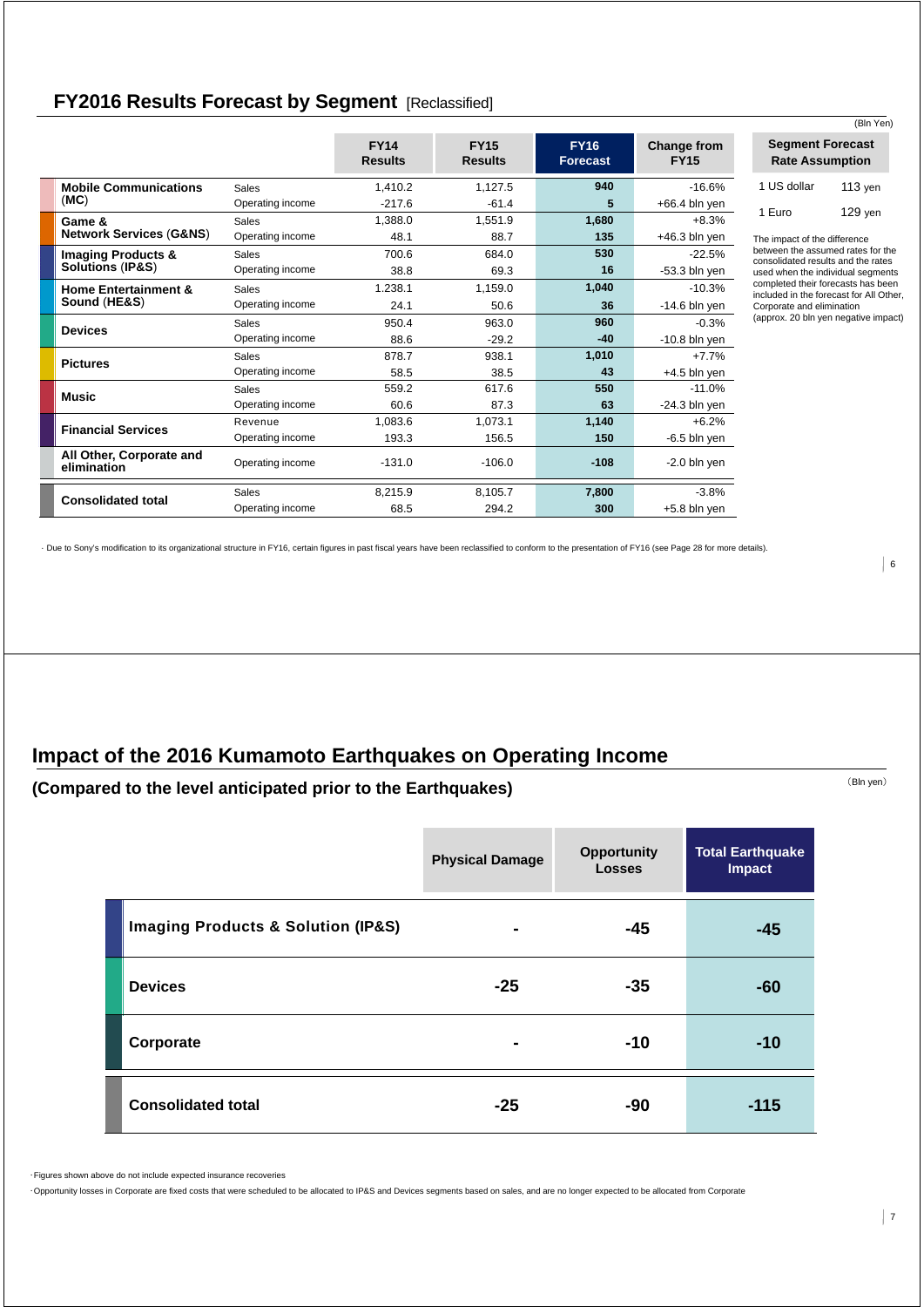### **Impact of Corporate Cost Allocation Method Change on Operating Income by Segment**

|                                                    | <b>FY16 Operating</b><br><b>Income Forecast</b> | Impact of corporate<br>cost allocation method<br>change |
|----------------------------------------------------|-------------------------------------------------|---------------------------------------------------------|
| <b>Mobile Communications (MC)</b>                  | 5                                               | $-3.8$                                                  |
| <b>Game &amp; Network Services (G&amp;NS)</b>      | 135                                             | $-3.0$                                                  |
| <b>Imaging Products &amp; Solutions (IP&amp;S)</b> | 16                                              | $-3.5$                                                  |
| Home Entertainment & Sound (HE&S)                  | 36                                              | $-14.1$                                                 |
| <b>Devices</b>                                     | $-40$                                           | $-5.8$                                                  |
| <b>Pictures</b>                                    | 43                                              | $-2.7$                                                  |
| <b>Music</b>                                       | 63                                              | $-2.1$                                                  |
| <b>Financial Services</b>                          | 150                                             | O                                                       |
| <b>All Other and Corporate</b>                     | $-108$                                          | $+35.0$                                                 |
| <b>Consolidated total</b>                          | 300                                             | 0                                                       |

### **Mobile Communications Segment**



#### **FY2015**

Sales: 20.0% decrease (FX Impact: -0%)

- ·(--) Significant decrease in smartphone unit sales resulting from a strategic decision not to pursue scale in order to improve profitability ·(+) Improvement in the product mix of smartphones, reflecting an
	- increased focus on high value-added models
- OI: 156.1 bln yen improvement (FX Impact: -67.5 bln yen)
	- ·(+) Absence of the goodwill impairment charge of 176.0 billion yen recorded in FY14
	- ·(+) Improvement in product mix
	- ·(+) Cost reductions
	- $\cdot$ (-) Decrease in smartphone unit sales
	- $\cdot$ (-) Negative impact of the appreciation of the U.S. dollar, reflecting the high ratio of U.S. dollar-denominated costs
	- $\cdot$ (-) Increase in the restructuring charges

#### **FY2016 Forecast**

#### Sales: 16.6% decrease

- ·(--) Reduction in mainly mid-range smartphone unit sales reflecting an increased focus on high value-added models
- ·(--) Reduction in smartphone unit sales in unprofitable geographical areas where downsizing measures were implemented during FY15

OI: 66.4 bln yen improvement

- ·(+) Improvement in product mix
- ·(+) Cost reductions primarily reflecting the benefit of restructuring initiatives
- ·(+) Reduction in restructuring charges
- $\cdot$ (-) Decrease in sales

8

(Bln yen)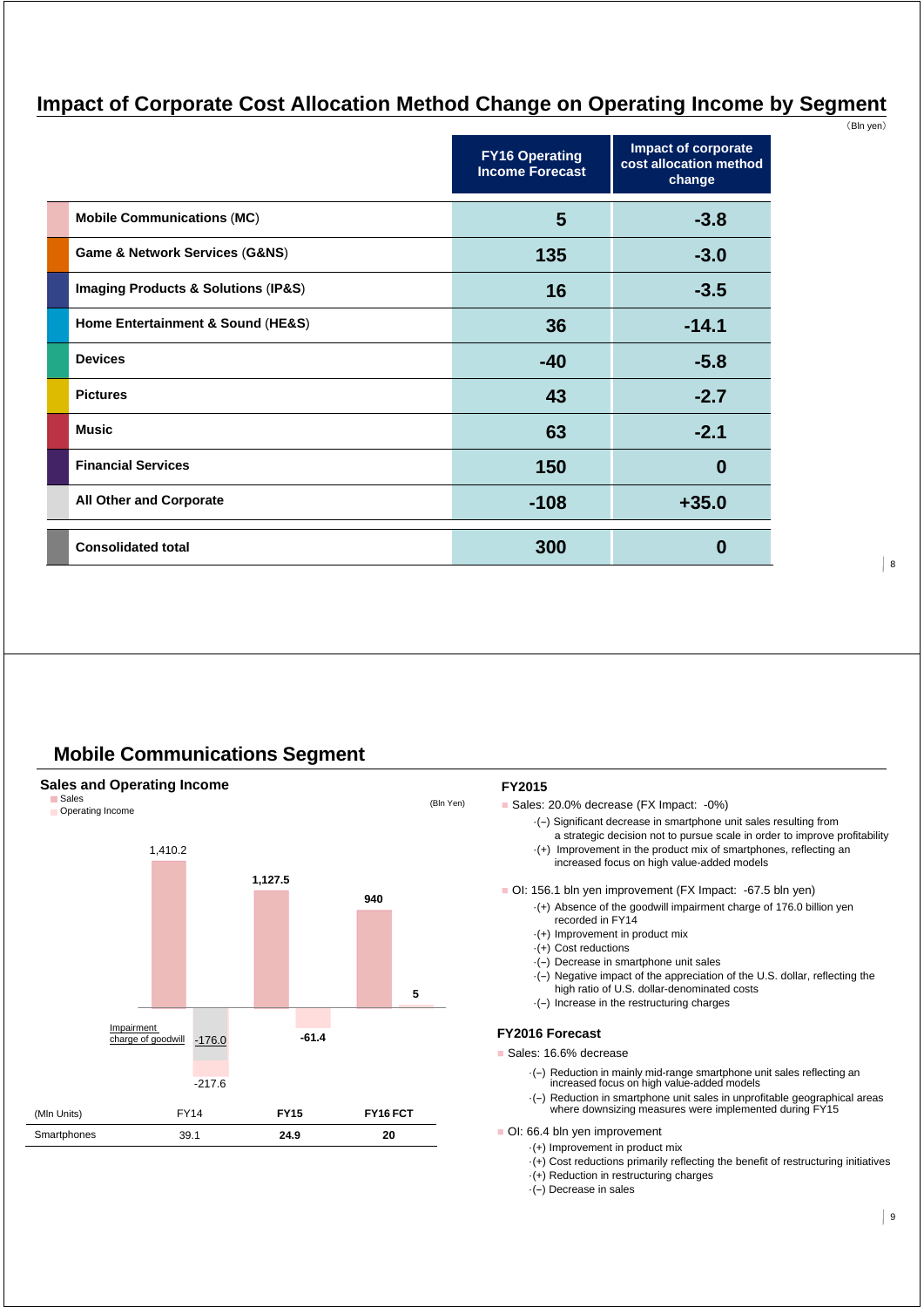### **Game & Network Services Segment**



### **Imaging Products & Solutions Segment**



<sup>11</sup> Includes compact digital cameras and interchangeable single-lens cameras / Excludes interchangeable lenses (applies to all following pages)<br><sup>12</sup> Due to the 2016 Kumamoto Earthquakes, Sony is unable to formulate FY16 f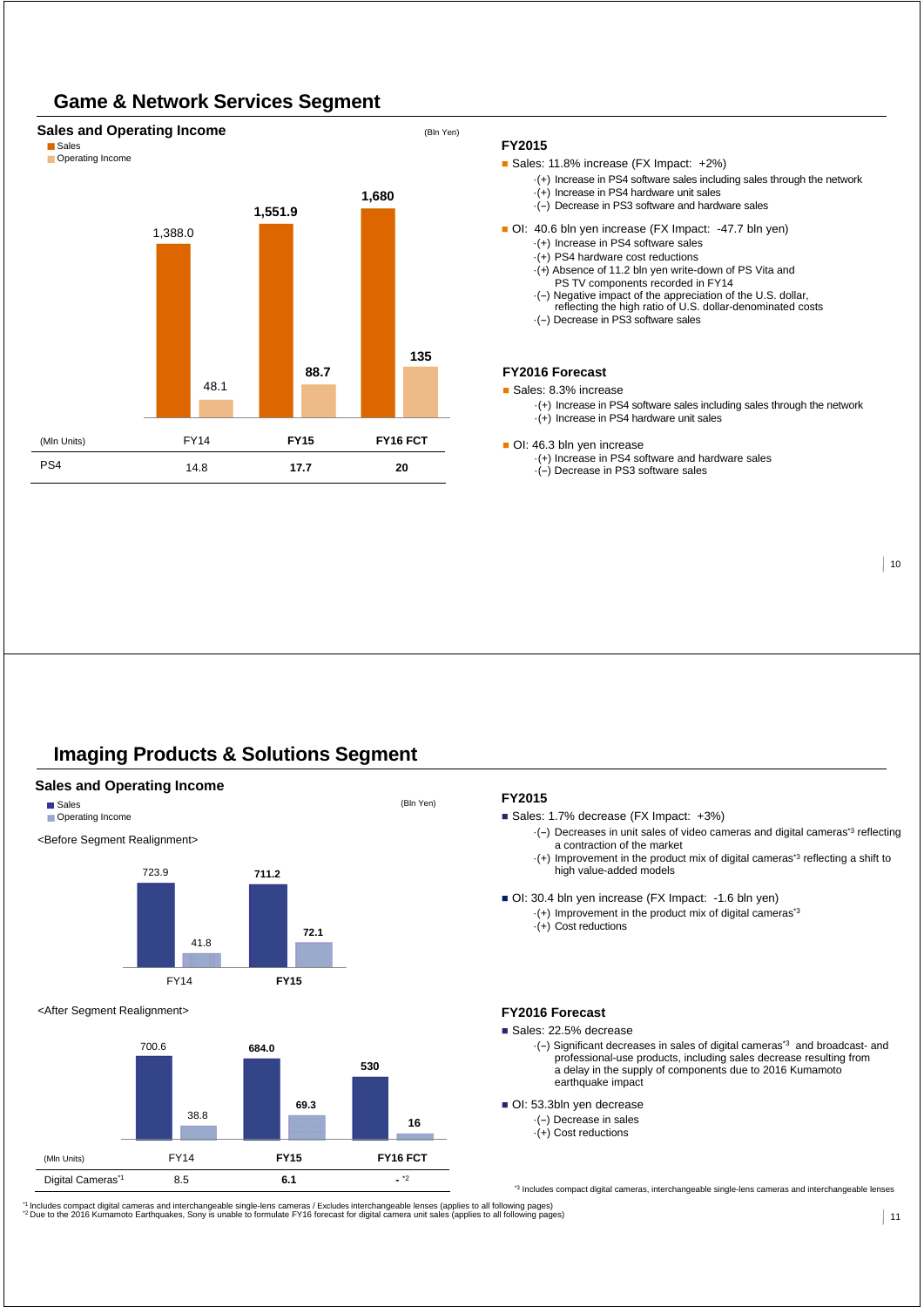### **Home Entertainment & Sound Segment**

#### **Sales and Operating Income** Sales (Bln Yen) Operating Income TV Business (included above) FY14 **FY15 FY16 FCT** Sales Operating Income 835.1 8.3 **797.8 25.8 - -** LCD TVs (Mln Units) **14.6 12.2 12** 1,238.1 **1,159 1,040** 24.1 **50.6 <sup>36</sup>**

#### **FY2015**

Sales: 6.4% decrease (FX Impact: +2%)

- ·(--) Decrease in LCD TV unit sales
	- $\cdot$ (-) Decrease in home audio and video unit sales reflecting a contraction of the market
	- ·(+) Improvement in the product mix of LCD TVs reflecting a shift to high value-added models
	- ·(+) Impact of foreign exchange rates

OI: 26.5 bln yen increase (FX Impact: -36.7 bln yen)

- ·(+) Cost reductions
- ·(+) Improvement in product mix
- $\cdot$ (-) Negative impact of the appreciation of the U.S. dollar
	- reflecting the high ratio of U.S. dollar-denominated costs
- $\cdot$ (-) Decrease in sales

#### **FY2016 Forecast**

- Sales: 10.3% decrease
	- $\cdot$ (-) Impact of foreign exchange rates
	- ·(--) Decrease in home audio and video unit sales reflecting a contraction of the market

#### OI: 14.6 bln yen decrease ·(--) Decrease in sales

- ·(--) Increase in expenses resulting from the change in the method of calculating royalties and other costs for brand and patent utilization, pursuant to the separation of Sony's businesses into distinct subsidiaries and the realignment of corporate functions
- ·(+) Cost reductions
- ·(+) Improvement in product mix

#### **Devices Segment**



#### **FY2015** Sales: 0.9% increase (FX Impact: +7%)

- ·(+) Impact of foreign exchange rates
	-
	- ·(+) Increase in camera modules and image sensor sales ·(-) Decrease in battery business sales
- OI: 117.6 bln yen deterioration (FX Impact: +24.7 bln yen)
	- ·(--) Deterioration in the operating results of the camera module business, including a 59.6 bln yen (528 million U.S. dollars) impairment charge related to long-lived assets
	- $\cdot$ (-) Deterioration in the operating results of the battery business, including a 30.6 bln yen (271 million U.S. dollars) impairment charge related to long-lived assets
	- ·(--) Increases in depreciation and amortization expenses as well as in research and development expenses
	- ·(+) Positive impact of foreign exchange rates

#### **FY2016 Forecast**

- Sales: 0.3% decrease
	- $\cdot$ (-) Impact of foreign exchange rates
		- ·(+) Increase in sales of image sensors for mobile products
- OI: 10.8 bln yen decrease
	- ·(--) Negative impact of the 2016 Kumamoto Earthquakes
	- $\cdot$ (-) Expenses associated with the termination of the development and manufacturing of certain camera modules (approx. 30 bln yen)
	- ·(--) Negative impact of foreign exchange rates
	- ·(+) Absence of long-lived assets impairment charges recorded in FY15: 59.6 billion yen in camera module business and 30.6 bln yen in the battery business
	- ·(+) Insurance recoveries related to the 2016 Kumamoto Earthquakes (approx. 10 bln yen)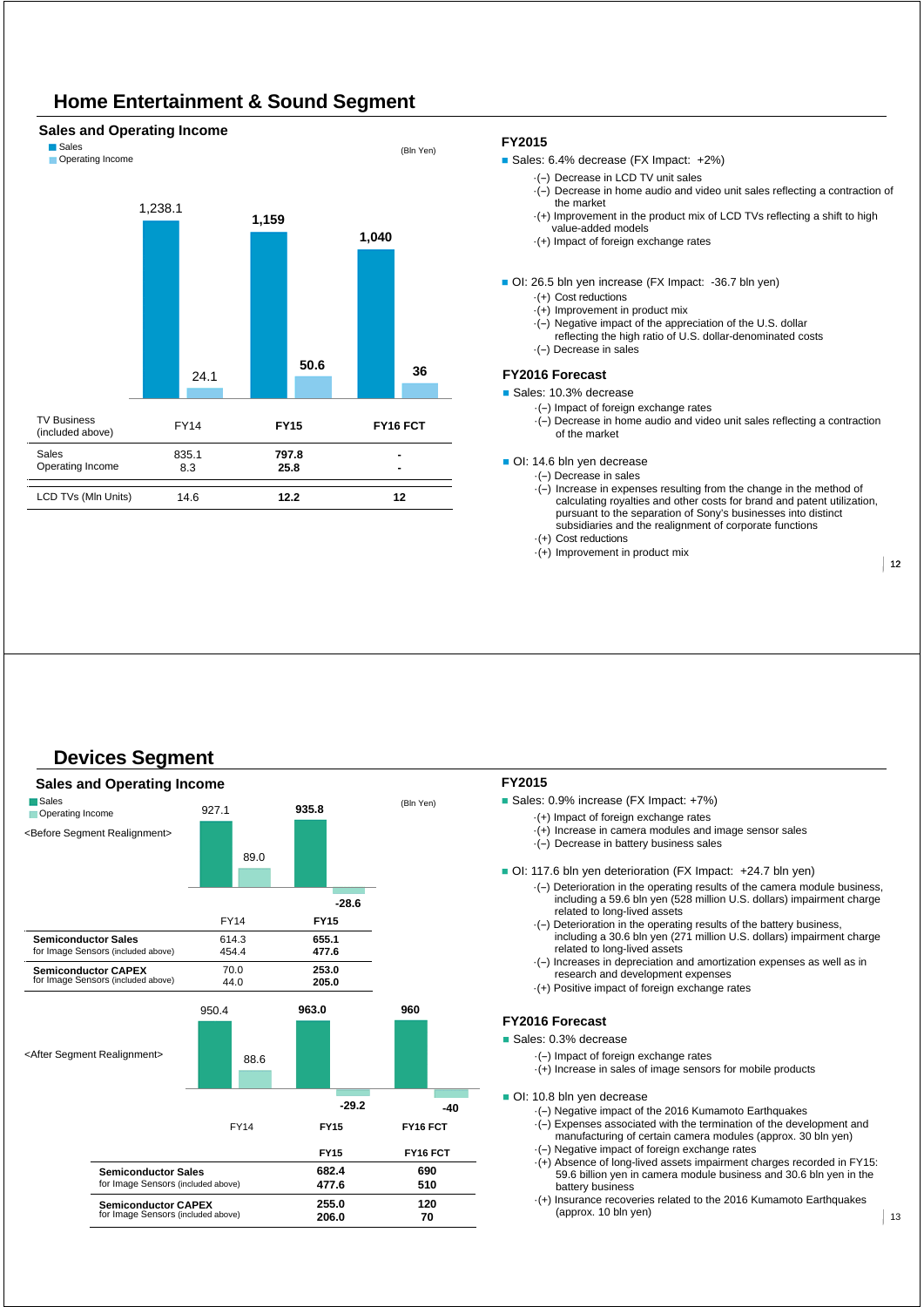### **Pictures Segment**

#### **Sales and Operating Income**



**Music Segment**



\*1 Streaming includes digital audio, digital video and digital radio, and includes revenue from both subscription and ad-supported services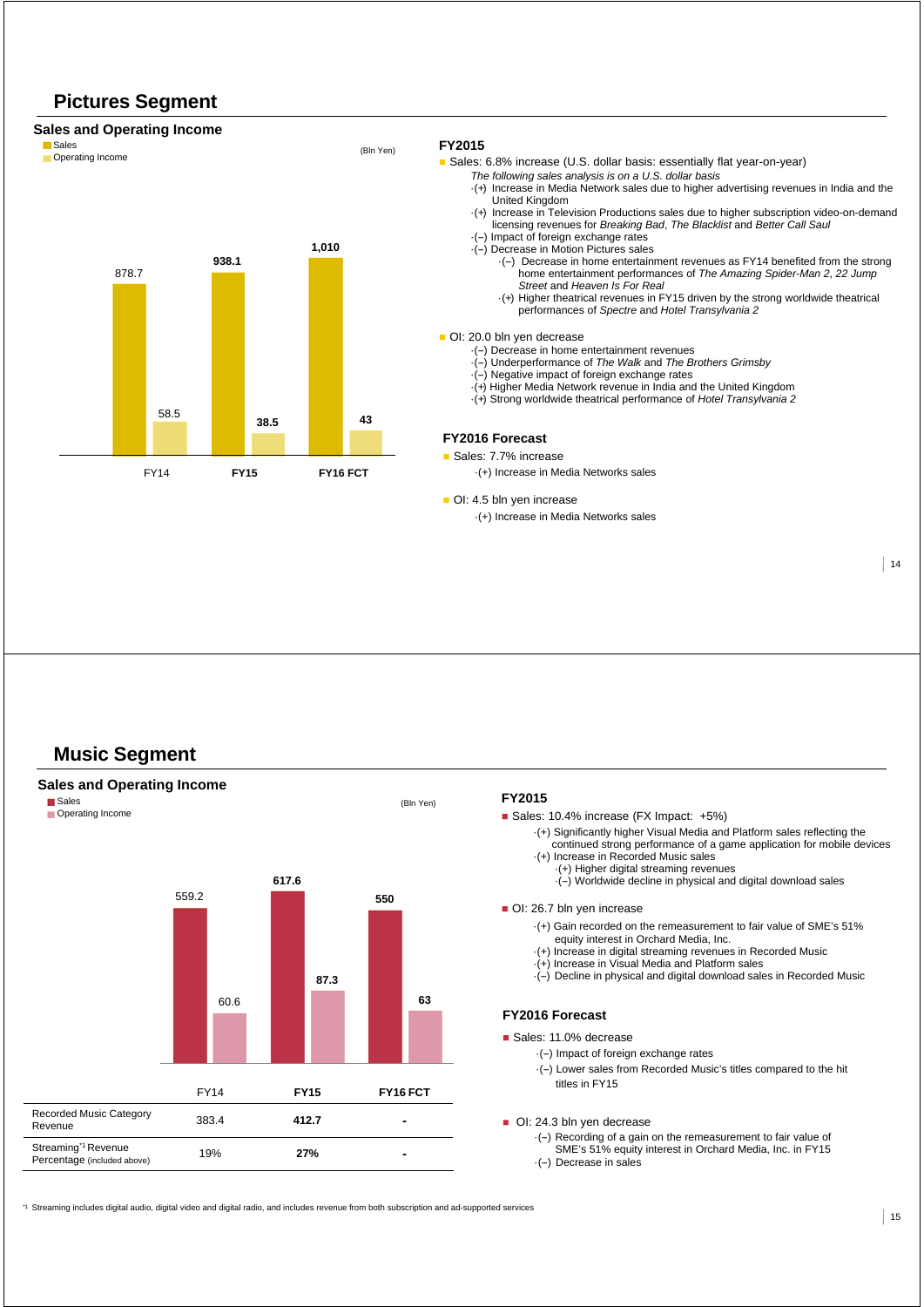### **Financial Services Segment**

#### **Financial Services Revenue and Operating Income**



#### **Return on Invested Capital (ROIC) by Segment Results & Forecast** [Reclassified]

|                                                    | <b>FY15</b> | FY16 FCT |
|----------------------------------------------------|-------------|----------|
| <b>Mobile Communications</b><br>(MC)               |             | 1.6%     |
| Game &<br><b>Network Services (G&amp;NS)</b>       | 14.9%       | 21.6%    |
| <b>Imaging Products &amp; Solutions (IP&amp;S)</b> | 31.8%       | 7.5%     |
| <b>Home Entertainment &amp;</b><br>Sound (HE&S)    | 20.7%       | 14.7%    |
| <b>Devices</b>                                     | -           |          |
| <b>Pictures</b>                                    | 3.0%        | 3.2%     |
| <b>Music</b>                                       | 21.6%       | 14.2%    |

ROIC is operating income after tax divided by invested capital

Tax Rate: A 34% rate has been applied to all segments

Invested Capital: The total of long-lived assets, goodwill, investment and inventory have been used for the MC, G&NS, IP&S, HE&S and Devices segments

The total of equity and net debt have been used for the Pictures and Music segments (deposits in group companies are excluded from debt)

The amount of inventory of the MC, G&NS, IP&S, HE&S and Devices segments and the invested capital of the Pictures and Music segments have been calculated by averaging the amount of each at five points in time -- the beginning of the fiscal year and the end of each four quarters

The amount of long-lived assets, goodwill and investment of the MC, G&NS, IP&S, HE&S and Devices segments have been calculated by averaging the amount at the beginning and end of the fiscal year

Due to Sony's modification to its organizational structure in FY16, ROIC for FY15 has been reclassified to conform to the presentation of FY16 (see Page 28 for more details).

 $|16$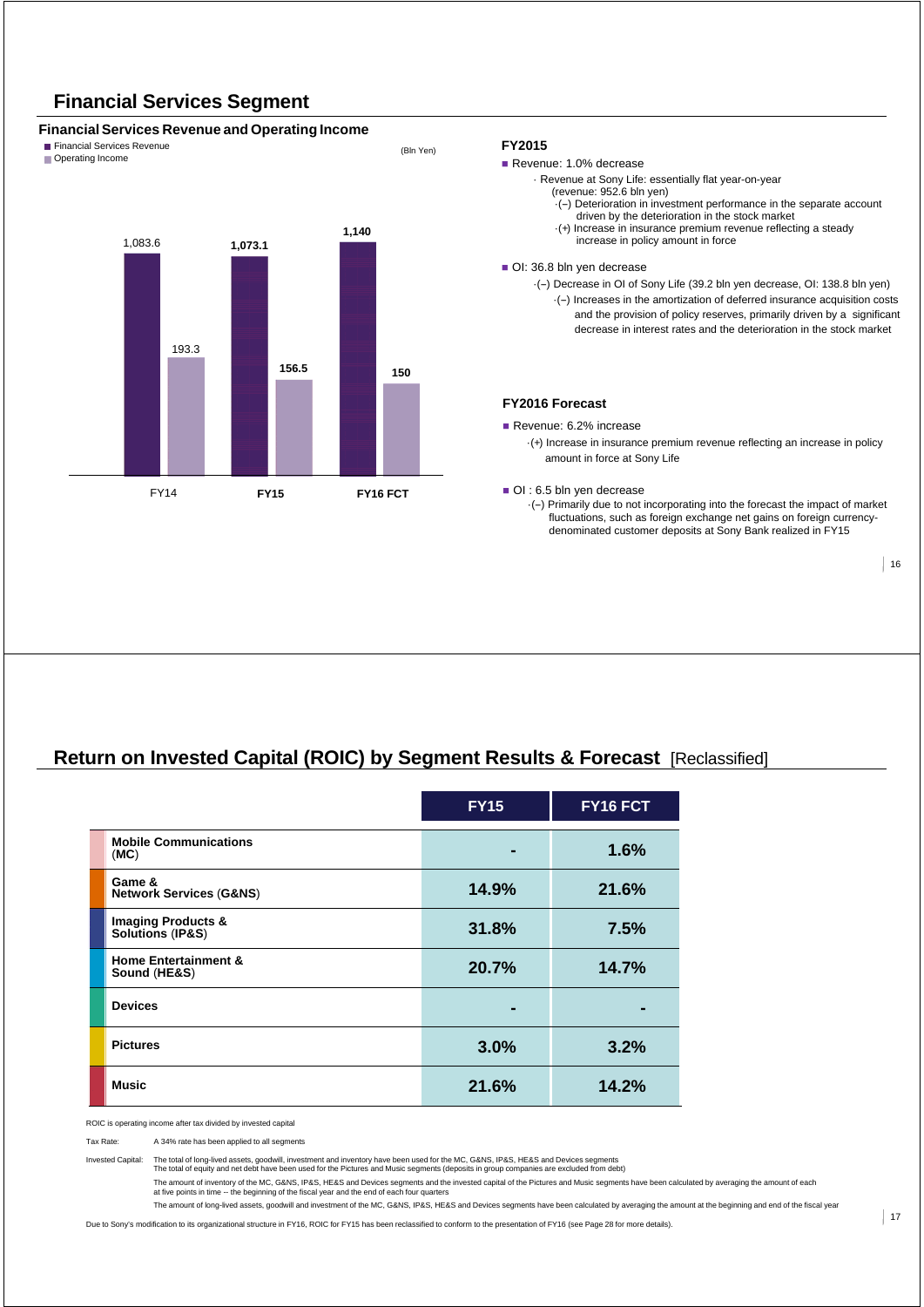# **Inventory by Segment**

|                                                              |             |             |                |           |                |                |                |           |             | (Bln Yen)       |
|--------------------------------------------------------------|-------------|-------------|----------------|-----------|----------------|----------------|----------------|-----------|-------------|-----------------|
|                                                              |             |             |                |           | <b>FY14</b>    |                |                |           | <b>FY15</b> |                 |
|                                                              |             | <b>FY13</b> | Q <sub>1</sub> | Q2        | Q <sub>3</sub> | Q <sub>4</sub> | Q <sub>1</sub> | Q2        | Q3          | Q <sub>4</sub>  |
| <b>Mobile Communications</b><br>(MC)                         |             | 132.5       | 116.8          | 142.3     | 144.0          | 94.0           | 129.6          | 149.9     | 120.4       | 84.5            |
| Game &<br><b>Network Services (G&amp;NS)</b>                 |             | 91.9        | 128.2          | 193.7     | 97.4           | 86.6           | 116.8          | 220.7     | 75.2        | 84.2            |
| <b>Imaging Products &amp;</b><br><b>Solutions (IP&amp;S)</b> |             | 80.8        | 85.5           | 91.6      | 99.3           | 77.9           | 88.8           | 84.7      | 79.4        | 68.7            |
| <b>Home Entertainment &amp;</b><br>Sound (HE&S)              |             | 157.6       | 174.4          | 219.7     | 164.5          | 133.0          | 149.1          | 156.0     | 119.1       | 105.3           |
| <b>Devices</b>                                               |             | 157.0       | 176.8          | 177.4     | 167.1          | 171.9          | 193.5          | 222.2     | 250.6       | 257.2           |
| <b>Pictures</b>                                              |             | 39.6        | 44.6           | 48.0      | 49.7           | 54.1           | 55.9           | 53.2      | 48.5        | 43.6            |
| <b>Music</b>                                                 |             | 13.2        | 13.1           | 14.1      | 16.4           | 14.5           | 14.7           | 15.8      | 16.3        | 14.1            |
| <b>All Other and Corporate</b>                               |             | 61.3        | 52.6           | 60.0      | 43.1           | 33.4           | 32.0           | 45.7      | 32.2        | 25.5            |
| <b>Consolidated total</b>                                    |             | 733.9       | 792.0          | 946.8     | 781.5          | 665.4          | 780.4          | 948.2     | 741.7       | 683.1           |
|                                                              |             |             |                |           |                |                |                |           |             |                 |
| <b>Exchange rate</b>                                         | 1 US dollar | 102.9 yen   | 101.4 yen      | 109.5 yen | 119.5 yen      | 120.2 yen      | 122.5 yen      | 120.0 yen | 120.5 yen   | 112.7 yen       |
| at period-end                                                | 1 Euro      | 141.7 yen   | 138.3 yen      | 138.9 yen | 145.3 yen      | 130.3 yen      | 137.2 yen      | 135.0 yen | 131.8 yen   | 127.7 yen<br>18 |
|                                                              |             |             |                |           |                |                |                |           |             |                 |

# **Long-lived Assets and Goodwill by Segment**

|                                                 |                   |             |                | <b>FY15</b> |                |                |  |  |
|-------------------------------------------------|-------------------|-------------|----------------|-------------|----------------|----------------|--|--|
|                                                 |                   | <b>FY14</b> | Q <sub>1</sub> | Q2          | Q <sub>3</sub> | Q <sub>4</sub> |  |  |
| <b>Mobile Communications</b>                    | Long-lived assets | 92.1        | 90.2           | 84.8        | 85.1           | 84.6           |  |  |
| (MC)                                            | Goodwill          | 3.3         | 3.3            | 3.3         | 3.3            | 3.3            |  |  |
| Game &                                          | Long-lived assets | 122.8       | 126.6          | 125.5       | 124.9          | 123.3          |  |  |
| <b>Network Services (G&amp;NS)</b>              | Goodwill          | 154.4       | 155.2          | 154.5       | 154.5          | 152.3          |  |  |
| <b>Imaging Products &amp;</b>                   | Long-lived assets | 68.9        | 67.4           | 66.1        | 63.1           | 63.4           |  |  |
| <b>Solutions (IP&amp;S)</b>                     | Goodwill          | 6.9         | 7.2            | 8.5         | 8.4            | 8.3            |  |  |
| <b>Home Entertainment &amp;</b><br>Sound (HE&S) | Long-lived assets | 22.9        | 27.4           | 22.0        | 23.2           | 22.5           |  |  |
|                                                 | Goodwill          |             |                |             |                |                |  |  |
| <b>Devices</b>                                  | Long-lived assets | 352.1       | 365.9          | 412.8       | 427.3          | 427.3          |  |  |
|                                                 | Goodwill          | 37.8        | 39.0           | 38.9        | 40.5           | 56.8           |  |  |
|                                                 | Long-lived assets | 143.5       | 146.7          | 148.8       | 146.7          | 141.4          |  |  |
| <b>Pictures</b>                                 | Goodwill          | 224.2       | 230.8          | 235.3       | 235.5          | 221.5          |  |  |
| <b>Music</b>                                    | Long-lived assets | 244.8       | 263.6          | 257.9       | 254.6          | 240.6          |  |  |
|                                                 | Goodwill          | 132.4       | 171.1          | 167.9       | 168.1          | 161.8          |  |  |
| <b>Financial Services</b>                       | Long-lived assets | 50.4        | 49.3           | 50.2        | 48.1           | 47.7           |  |  |
|                                                 | Goodwill          | 2.3         | 2.3            | 2.3         | 2.3            | 2.3            |  |  |
| <b>All Other and Corporate</b>                  | Long-lived assets | 284.1       | 292.4          | 283.3       | 282.7          | 285.5          |  |  |
|                                                 | Goodwill          |             |                |             |                |                |  |  |
|                                                 | Long-lived assets | 1,381.6     | 1,429.5        | 1,451.4     | 1,455.7        | 1,436.3        |  |  |
| <b>Consolidated total</b>                       | Goodwill          | 561.3       | 608.9          | 610.7       | 612.6          | 606.3          |  |  |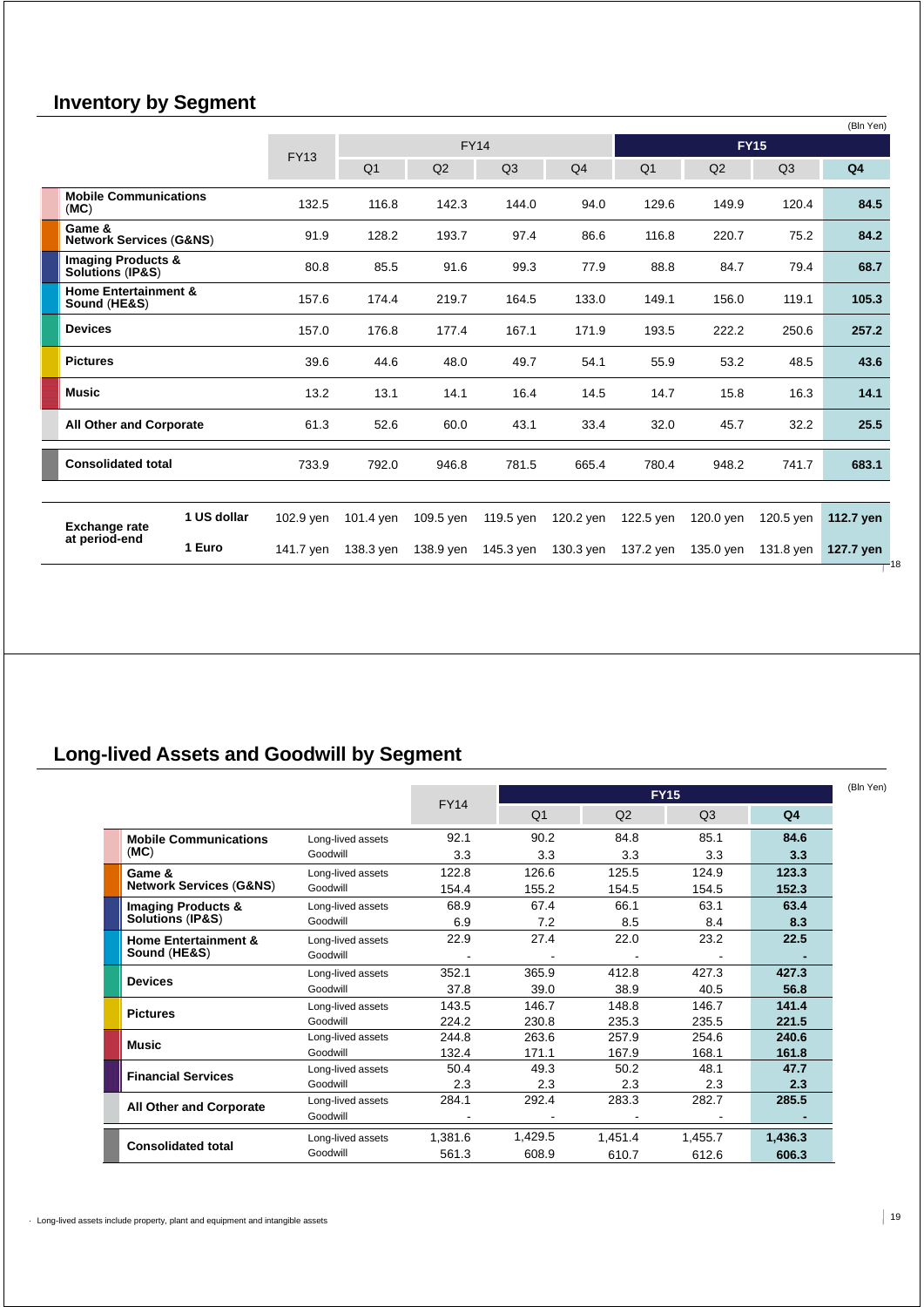# **Depreciation & Amortization by Segment**

|                                                   | <b>FY13</b> |                |        | <b>FY14</b>    |                |           |                |        | <b>FY15</b>    |         |           |
|---------------------------------------------------|-------------|----------------|--------|----------------|----------------|-----------|----------------|--------|----------------|---------|-----------|
|                                                   |             | Q <sub>1</sub> | Q2     | Q <sub>3</sub> | Q <sub>4</sub> | <b>FY</b> | Q <sub>1</sub> | Q2     | Q <sub>3</sub> | Q4      | <b>FY</b> |
| <b>Mobile Communications</b><br>(MC)              | 23,815      | 6,949          | 4,951  | 6,072          | 6.156          | 24,128    | 6,196          | 6,011  | 6,049          | 5,930   | 24,186    |
| Game &<br><b>Network Services (G&amp;NS)</b>      | 16,529      | 4,000          | 4,426  | 4,740          | 5,170          | 18,336    | 4,640          | 4,507  | 5,603          | 6,048   | 20,798    |
| <b>Imaging Products &amp;</b><br>Solutions (IP&S) | 39,589      | 7,150          | 8,492  | 7,449          | 9.531          | 32,622    | 7,268          | 7,130  | 6,757          | 7,318   | 28,472    |
| <b>Home Entertainment &amp;</b><br>Sound (HE&S)   | 25,806      | 6,105          | 6,138  | 6,356          | 6.639          | 25,238    | 5,581          | 5,806  | 5,428          | 4,966   | 21,781    |
| <b>Devices</b>                                    | 106,472     | 21,014         | 21,588 | 21,967         | 23,226         | 87,795    | 24,135         | 26,935 | 27,836         | 27,069  | 105,975   |
| <b>Pictures</b>                                   | 18,078      | 4,565          | 4,691  | 5,241          | 5,483          | 19,980    | 5,252          | 5,471  | 5,922          | 5,730   | 22,375    |
| Music                                             | 15,572      | 3,594          | 3,669  | 3,652          | 3,729          | 14,644    | 4,181          | 4,624  | 4,650          | 4,340   | 17,795    |
| <b>Financial Services</b>                         | 54,348      | 15,619         | 13,602 | 13,770         | 23,232         | 66,223    | 16,521         | 24,044 | 16,005         | 45,700  | 102,270   |
| <b>All Other</b>                                  | 25,416      | 2,531          | 2,262  | 2,414          | 4,300          | 11,507    | 1,444          | 1,548  | 4,564          | 2,729   | 10,286    |
| Corporate                                         | 51,070      | 12,771         | 12,630 | 12,672         | 16,078         | 54,151    | 11,803         | 10,958 | 8,261          | 12,131  | 43,153    |
| <b>Consolidated total</b>                         | 376,695     | 84,298         | 82,449 | 84,333         | 103,544        | 354,624   | 87,021         | 97,034 | 91,075         | 121,961 | 397,091   |

# **Restructuring Charges by Segment**

|                                                   |                |                              |                |             |                |           |                |                          |                |                | (Mln Yen) |  |  |
|---------------------------------------------------|----------------|------------------------------|----------------|-------------|----------------|-----------|----------------|--------------------------|----------------|----------------|-----------|--|--|
|                                                   |                |                              |                | <b>FY14</b> |                |           | <b>FY15</b>    |                          |                |                |           |  |  |
|                                                   | <b>FY13</b>    | Q <sub>1</sub>               | Q2             | Q3          | Q <sub>4</sub> | <b>FY</b> | Q <sub>1</sub> | Q2                       | Q <sub>3</sub> | Q <sub>4</sub> | <b>FY</b> |  |  |
| <b>Mobile Communications</b><br>(MC)              | 3,611          | 13                           | 44             | 1,790       | 3,944          | 5,791     | 8,052          | 4,258                    | 2,636          | 6,692          | 21,638    |  |  |
| Game &<br><b>Network Services (G&amp;NS)</b>      | 371            | 64                           | $\blacksquare$ | 12          | 7,196          | 7,272     | 15             | $\overline{\phantom{a}}$ | 120            | $\sim$         | 135       |  |  |
| <b>Imaging Products &amp;</b><br>Solutions (IP&S) | 3,820          | 129                          | 71             | 315         | 6,824          | 7,339     | 44             | 16                       | 4              | 140            | 204       |  |  |
| <b>Home Entertainment &amp;</b><br>Sound (HE&S)   | 1,592          | 540                          | 37             | 3           | 1,380          | 1,960     | $-57$          | 5                        | 555            | 704            | 1,207     |  |  |
| <b>Devices</b>                                    | 8,894          | 542                          | 2,823          | 220         | 3,837          | 7,422     | $-30$          | 34                       | 26             | $-121$         | $-91$     |  |  |
| <b>Pictures</b>                                   | 6,735          | $\qquad \qquad \blacksquare$ | 16             | 166         | 1,736          | 1,918     | 49             | 121                      | $-169$         | 1,605          | 1,606     |  |  |
| <b>Music</b>                                      | 685            | 25                           | 35             | 1,317       | 737            | 2,114     | 77             | 258                      | 104            | 1,429          | 1,868     |  |  |
| <b>Financial Services</b>                         | $\blacksquare$ | $\blacksquare$               |                |             |                |           |                |                          |                |                |           |  |  |
| All Other and Corporate                           | 54,881         | 13,949                       | 6,398          | 5,225       | 38,648         | 64,220    | 1,981          | 913                      | 2,806          | 5,992          | 11,692    |  |  |
| <b>Consolidated total</b>                         | 80,589         | 15,262                       | 9,424          | 9,049       | 64,302         | 98,036    | 10,131         | 5,605                    | 6,082          | 16,441         | 38,259    |  |  |

 $\vert$  20

(Mln Yen)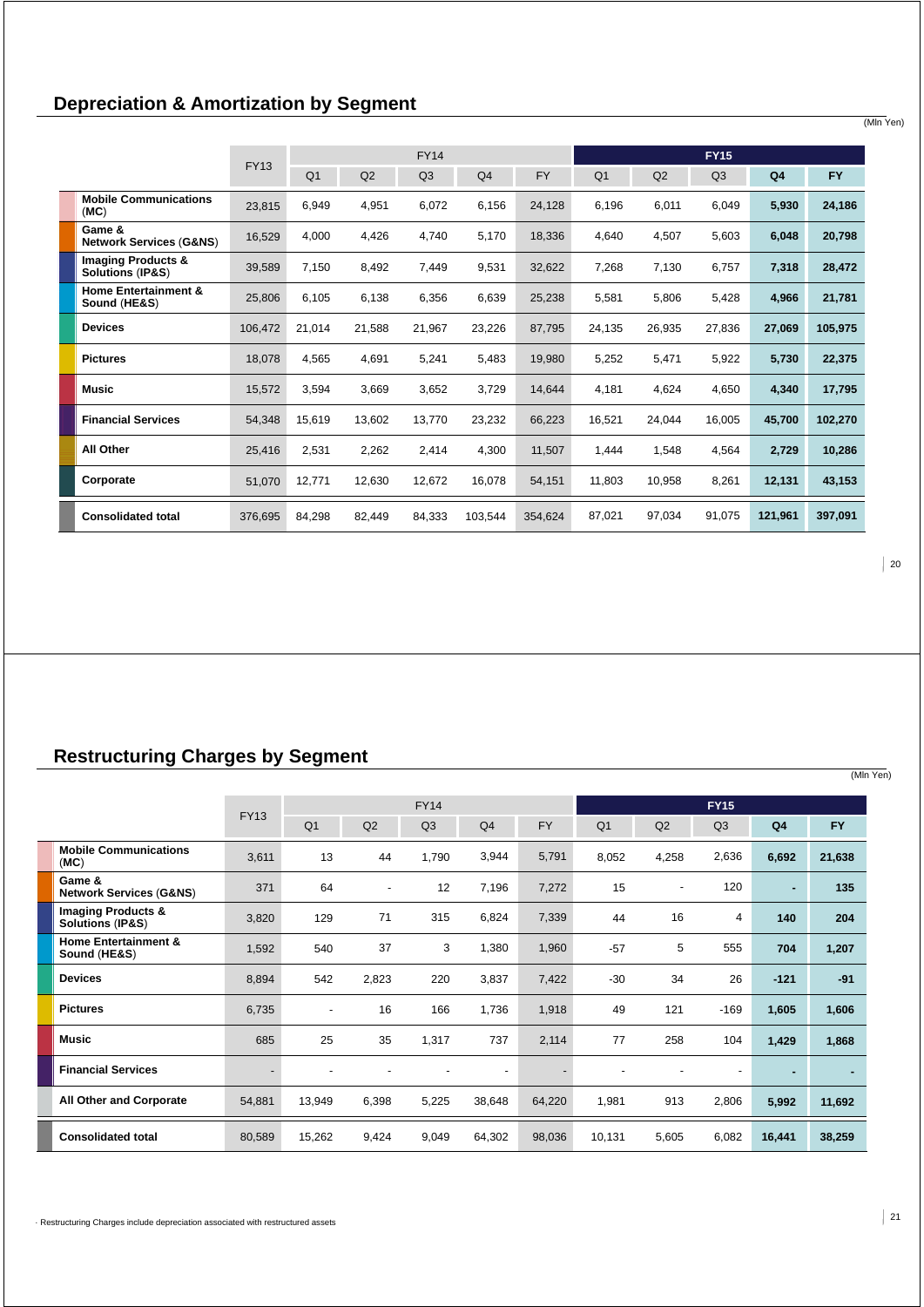|                                                    | <b>FY13</b> | <b>FY14</b> | <b>FY15</b> |
|----------------------------------------------------|-------------|-------------|-------------|
| <b>Mobile Communications (MC)</b>                  | 83.4        | 91.0        | 78.1        |
| Game & Network Services (G&NS)                     | 88.7        | 89.1        | 91.9        |
| <b>Imaging Products &amp; Solutions (IP&amp;S)</b> | 69.7        | 67.3        | 64.1        |
| Home Entertainment & Sound (HE&S)                  | 55.2        | 49.3        | 44.8        |
| <b>Devices</b>                                     | 96.7        | 104.8       | 131.0       |
| <b>Corporate R&amp;D</b>                           | 42.1        | 38.1        | 32.5        |
| <b>Consolidated total</b>                          | 466.0       | 464.3       | 468.2       |

# **Results by Segment**

|                                    |                  |             |                |            |                |                |            |                |           |                |                | (Mln Yen)  |
|------------------------------------|------------------|-------------|----------------|------------|----------------|----------------|------------|----------------|-----------|----------------|----------------|------------|
|                                    |                  |             |                |            | <b>FY14</b>    |                |            |                |           | <b>FY15</b>    |                |            |
|                                    |                  | <b>FY13</b> | Q <sub>1</sub> | Q2         | Q <sub>3</sub> | Q <sub>4</sub> | <b>FY</b>  | Q <sub>1</sub> | Q2        | Q <sub>3</sub> | Q <sub>4</sub> | <b>FY</b>  |
| <b>Mobile Communications</b>       | Sales            | 1,265,014   | 334.980        | 329.466    | 450,858        | 294,911        | 1,410,215  | 280.524        | 279,225   | 384,514        | 183.210        | 1,127,473  |
| (MC)                               | Operating income | 8.721       | $-1.609$       | $-170,588$ | 10,356         | $-55,733$      | $-217.574$ | $-22.924$      | $-20.601$ | 24,148         | $-42.058$      | $-61,435$  |
| Game &                             | Sales            | 1,043,858   | 257.530        | 309.479    | 531,537        | 289.483        | 1,388,029  | 288.589        | 360.682   | 587.088        | 315,534        | 1,551,893  |
| <b>Network Services (G&amp;NS)</b> | Operating income | $-18,845$   | 4,319          | 21,790     | 27,608         | $-5,613$       | 48,104     | 19.459         | 23,920    | 40,168         | 5,121          | 88,668     |
| <b>Imaging Products &amp;</b>      | Sales            | 743,805     | 165.192        | 179,407    | 201,931        | 177,320        | 723,850    | 171.255        | 187,663   | 191,890        | 160,384        | 711,192    |
| Solutions (IP&S)                   | Operating income | 12,201      | 14,550         | 17.169     | 19,660         | $-9,600$       | 41,779     | 18,408         | 23,582    | 23,688         | 6,456          | 72,134     |
| <b>Home Entertainment &amp;</b>    | Sales            | 1,199,738   | 293.743        | 289,659    | 420,247        | 234,408        | 1,238,057  | 253.149        | 289,065   | 401,992        | 214,836        | 1,159,042  |
| Sound (HE&S)                       | Operating income | $-20,982$   | 8.834          | 9.065      | 25,993         | $-19.790$      | 24.102     | 10.923         | 15.763    | 31,151         | $-7,279$       | 50,558     |
| <b>Devices</b>                     | Sales            | 741,820     | 176.085        | 240,415    | 285,944        | 224,636        | 927,080    | 237,897        | 258,103   | 249,875        | 189,905        | 935,780    |
|                                    | Operating income | $-16,937$   | 11,500         | 28,335     | 53,833         | $-4,637$       | 89,031     | 30,342         | 32,690    | $-11,672$      | $-79,940$      | $-28,580$  |
| <b>Pictures</b>                    | Sales            | 829.584     | 194.770        | 182,183    | 206,580        | 295,148        | 878.681    | 171.549        | 183.742   | 262,119        | 320,732        | 938,142    |
|                                    | Operating income | 51,619      | 7,831          | $-1,041$   | 6,219          | 45,518         | 58,527     | $-11,687$      | $-22,466$ | 20,358         | 52,302         | 38,507     |
| <b>Music</b>                       | Sales            | 516,956     | 120.037        | 120,619    | 167,525        | 151,063        | 559,244    | 130.191        | 138,671   | 181,234        | 167,548        | 617,644    |
|                                    | Operating income | 52,406      | 11.634         | 12,163     | 25,923         | 10,884         | 60,604     | 31,750         | 14,590    | 27,407         | 13,576         | 87,323     |
| <b>Financial Services</b>          | Revenue          | 993,846     | 246,967        | 269,576    | 304,926        | 262,160        | 1,083,629  | 279,386        | 210,732   | 322,043        | 260,908        | 1,073,069  |
|                                    | Operating income | 170,292     | 43.772         | 47.686     | 50,850         | 50,999         | 193,307    | 45.972         | 41.175    | 52,220         | 17.176         | 156,543    |
| <b>All Other</b>                   | Sales            | 761,772     | 102,327        | 85,731     | 117,595        | 80,950         | 386,603    | 77,576         | 84,688    | 96,798         | 74,179         | 333,241    |
|                                    | Operating income | $-120,245$  | $-17,092$      | $-16,855$  | $-12,576$      | $-48,454$      | $-94,977$  | $-2,097$       | 2.728     | 5,689          | $-4,311$       | 2,009      |
| <b>Corporate and elimination</b>   | Sales            | $-329.128$  | $-81.723$      | $-105.024$ | $-120.394$     | $-72.367$      | $-379.508$ | $-82.057$      | $-99.831$ | $-96.741$      | $-63.135$      | $-341.764$ |
|                                    | Operating income | $-91,735$   | $-13,925$      | $-33,312$  | $-25,771$      | $-61,346$      | $-134,355$ | $-23,239$      | $-23,363$ | $-11,012$      | $-53,916$      | $-111,530$ |
|                                    | Sales            | 7,767,266   | 1,809,908      | 1,901,511  | 2,566,749      | 1,937,712      | 8,215,880  | 1,808,059      | 1,892,740 | 2,580,812      | 1,824,101      | 8,105,712  |
| <b>Consolidated total</b>          | Operating income | 26,495      | 69,814         | $-85,588$  | 182,095        | $-97,773$      | 68,548     | 96,907         | 88,018    | 202,145        | $-92,873$      | 294,197    |
|                                    | 1 US dollar      | 100.2 yen   | 102.2 yen      | 103.9 yen  | 114.5 yen      | 119.1 yen      | 109.9 yen  | 121.3 yen      | 122.2 yen | 121.4 yen      | 115.4 yen      | 120.1 yen  |
| Average rate                       | 1 Euro           | 134.4 yen   | 140.1 yen      | 137.8 yen  | 143.0 yen      | 134.4 yen      | 138.8 yen  | 134.2 yen      | 135.9 yen | 133.0 yen      | 127.2 yen      | 132.6 yen  |

(Bln Yen)

 $\vert$  22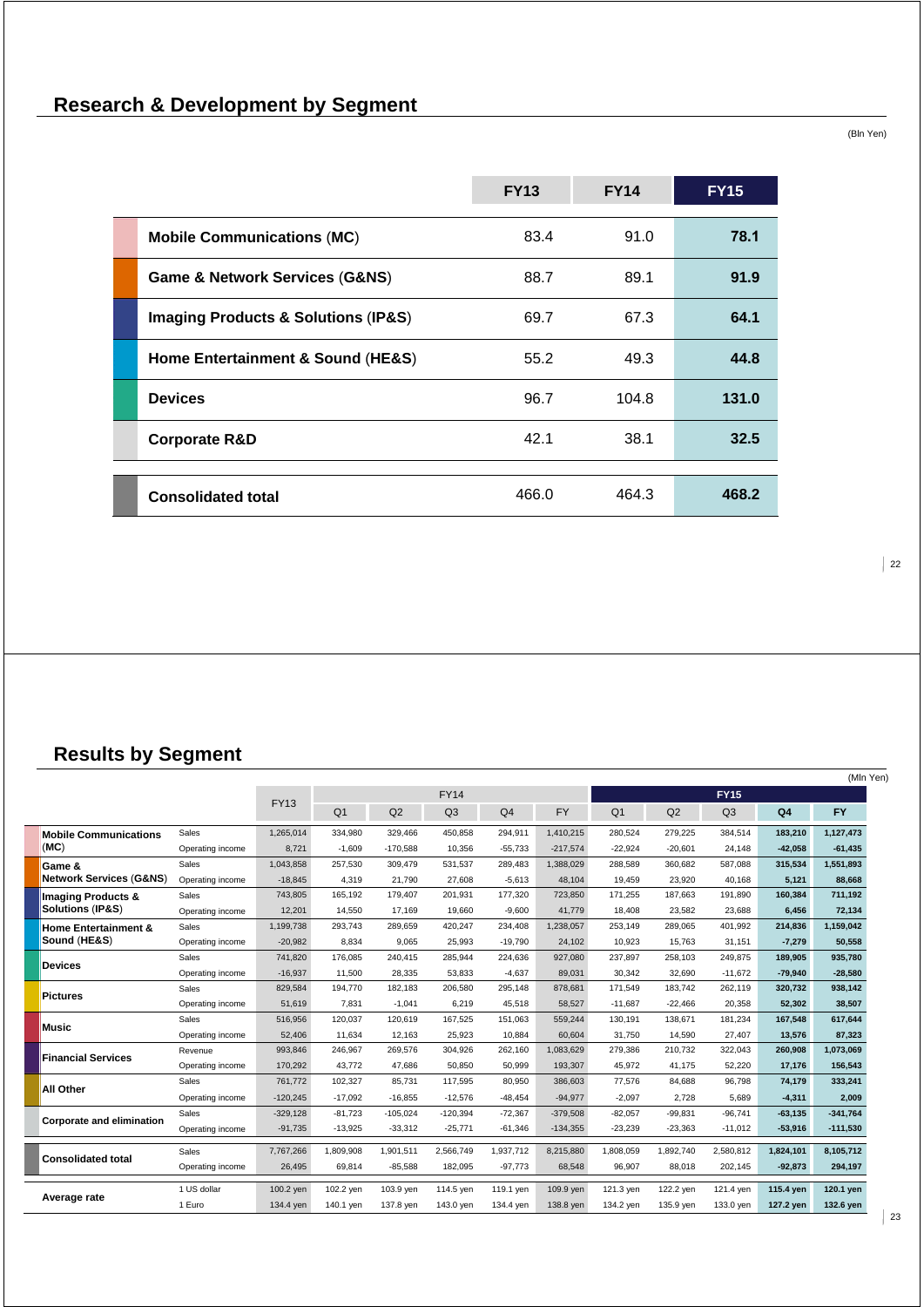### **Sales to Customers by Product Category (to external customers)**

|                                    |                                 | <b>FY13</b> | <b>FY14</b>    |           |           |                |           | <b>FY15</b>    |           |                |                | (Mln Yen) |    |
|------------------------------------|---------------------------------|-------------|----------------|-----------|-----------|----------------|-----------|----------------|-----------|----------------|----------------|-----------|----|
|                                    |                                 |             | Q <sub>1</sub> | Q2        | Q3        | Q <sub>4</sub> | <b>FY</b> | Q <sub>1</sub> | Q2        | Q <sub>3</sub> | Q <sub>4</sub> | <b>FY</b> |    |
| <b>Mobile Communications (MC)</b>  |                                 | 1.262.849   | 334,742        | 329,212   | 450.600   | 294,625        | 1,409,179 | 279,536        | 278,279   | 382.262        | 181,848        | 1,121,925 |    |
|                                    | Hardware                        | 513.425     | 136,873        | 160.689   | 321.744   | 114.451        | 733.757   | 129.465        | 168.434   | 326.589        | 97,341         | 721,829   |    |
| <b>Game &amp; Network Services</b> | Network                         | 200.229     | 69,253         | 71.123    | 102,025   | 109,066        | 351.467   | 105,801        | 111,534   | 152,067        | 159,916        | 529,318   |    |
| (G&NS)                             | Other                           | 232.825     | 25,242         | 53,942    | 75.473    | 52,265         | 206.922   | 30.632         | 61.114    | 86.564         | 50.318         | 228.628   |    |
|                                    | Total                           | 946.479     | 231.368        | 285,754   | 499.242   | 275,782        | 1,292,146 | 265.898        | 341,082   | 565.220        | 307,575        | 1,479,775 |    |
|                                    | <b>Digital Imaging Products</b> | 442,723     | 106,135        | 109,565   | 126,361   | 90,533         | 432,594   | 107,156        | 112,844   | 119,397        | 78,835         | 418,232   |    |
| <b>Imaging Products &amp;</b>      | <b>Professional Solutions</b>   | 277.417     | 55,716         | 64,822    | 70.658    | 80,707         | 271.903   | 57,120         | 67,411    | 64,943         | 73,201         | 262,675   |    |
| Solutions (IP&S)                   | Other                           | 19,660      | 2,876          | 3,563     | 4.300     | 4,902          | 15.641    | 5.746          | 5,559     | 5,772          | 6.484          | 23,561    |    |
|                                    | Total                           | 739,800     | 164,727        | 177,950   | 201,319   | 176,142        | 720,138   | 170,022        | 185,814   | 190,112        | 158.520        | 704,468   |    |
|                                    | <b>Televisions</b>              | 754,308     | 204,989        | 199,742   | 280,572   | 149,765        | 835.068   | 168,920        | 203,008   | 278,470        | 147,366        | 797,764   |    |
| <b>Home Entertainment &amp;</b>    | Audio and Video                 | 431,519     | 87,414         | 89,023    | 138,013   | 82,364         | 396,814   | 81,311         | 85,162    | 121,975        | 66,498         | 354,946   |    |
| Sound (HE&S)                       | Other                           | 10,871      | 646            | 99        | 1,097     | 1,962          | 3,804     | 2,256          | 31        | 119            | $-31$          | 2,375     |    |
|                                    | Total                           | 1,196,698   | 293,049        | 288,864   | 419.682   | 234,091        | 1,235,686 | 252,487        | 288,201   | 400,564        | 213,833        | 1,155,085 |    |
|                                    | Semiconductors                  | 342.072     | 84,948         | 118.095   | 162,884   | 135,088        | 501.015   | 140.415        | 149,510   | 155,881        | 113,177        | 558,983   |    |
| <b>Devices</b>                     | Components                      | 207,833     | 50,039         | 54,287    | 59,415    | 54,194         | 217,935   | 50,155         | 52,216    | 49.040         | 45,905         | 197,316   |    |
|                                    | Other                           | 2.493       | 1.748          | 1.464     | 2.457     | 1,341          | 7.010     | 2.435          | 2.255     | 2.946          | 2,822          | 10,458    |    |
|                                    | Total                           | 552,398     | 136,735        | 173,846   | 224,756   | 190.623        | 725.960   | 193,005        | 203,981   | 207.867        | 161.904        | 766,757   |    |
|                                    | <b>Motion Pictures</b>          | 422,255     | 104,626        | 97,339    | 100,723   | 131,565        | 434,253   | 58,175         | 91,152    | 149,140        | 148,888        | 447,355   |    |
| <b>Pictures</b>                    | <b>Television Productions</b>   | 247.568     | 42,362         | 44,259    | 51.831    | 114,004        | 252.456   | 50.975         | 42,333    | 54,863         | 121,944        | 270,115   |    |
|                                    | <b>Media Networks</b>           | 158.845     | 47,678         | 40,309    | 53,916    | 47,702         | 189,605   | 62.270         | 50,101    | 55,797         | 50.189         | 218,357   |    |
|                                    | Total                           | 828,668     | 194,666        | 181,907   | 206,470   | 293,271        | 876,314   | 171,420        | 183,586   | 259,800        | 321.021        | 935,827   |    |
|                                    | <b>Recorded Music</b>           | 347,684     | 79,395         | 80,429    | 122,211   | 101,315        | 383,350   | 89,328         | 90,567    | 131,637        | 101,186        | 412,718   |    |
| Music                              | Music Publishing                | 66,869      | 16,288         | 16,366    | 16.675    | 21,630         | 70.959    | 17.844         | 17,698    | 16,721         | 18,995         | 71,258    |    |
|                                    | Visual Media and Platform       | 83,777      | 19,178         | 19,921    | 23,924    | 23,172         | 86,195    | 19,808         | 26,814    | 28,596         | 41,775         | 116,993   |    |
|                                    | Total                           | 498,330     | 114,861        | 116,716   | 162,810   | 146,117        | 540,504   | 126,980        | 135,079   | 176,954        | 161,956        | 600,969   |    |
| <b>Financial Services</b>          |                                 | 988,944     | 245,750        | 268,192   | 303,211   | 260,451        | 1,077,604 | 277,689        | 209,035   | 320,368        | 259.227        | 1,066,319 |    |
| All Other                          |                                 | 701,089     | 82,231         | 64,074    | 91,598    | 60,791         | 298.694   | 58,710         | 61,309    | 71,564         | 50,566         | 242,149   |    |
| Corporate                          |                                 | 52,011      | 11,779         | 14,996    | 7,061     | 5.819          | 39.655    | 12,312         | 6,374     | 6,101          | 7,651          | 32,438    |    |
| <b>Consolidated total</b>          |                                 | 7.767.266   | 1,809,908      | 1.901.511 | 2,566,749 | 1,937,712      | 8,215,880 | 1,808,059      | 1,892,740 | 2,580,812      | 1.824.101      | 8,105,712 | 24 |

### **CAPEX and Depreciation & Amortization excluding Financial Services / Consolidated R&D**



\* Percentages are changes from FY15

(Bln Yen)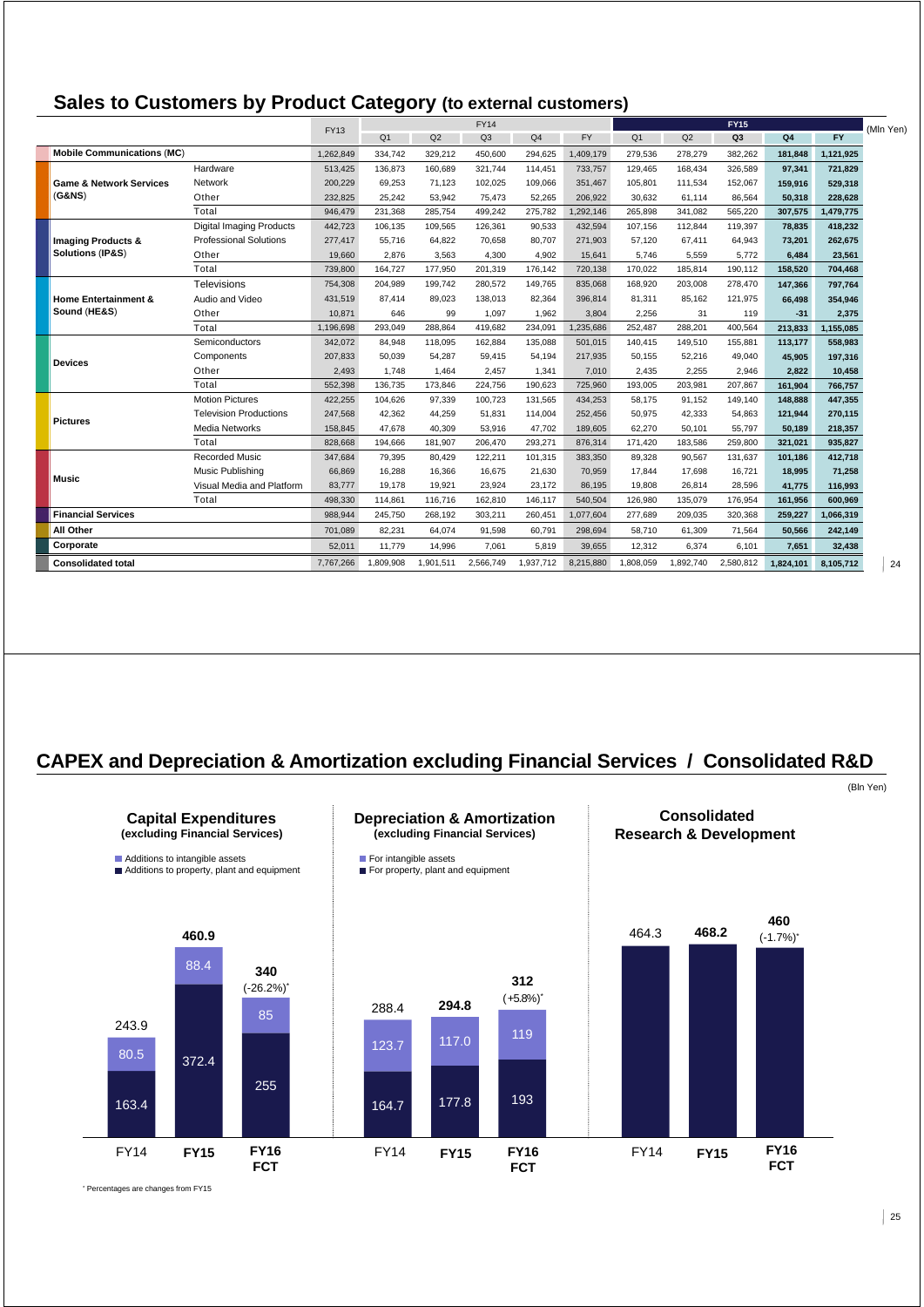# **Unit Sales for Key Electronics Products (Quarterly Results)**

(Mln units)

|                             |                |     | <b>FY14</b>    |                |           | <b>FY15</b>    |     |     |                |           |
|-----------------------------|----------------|-----|----------------|----------------|-----------|----------------|-----|-----|----------------|-----------|
| <b>Consumer Electronics</b> | Q <sub>1</sub> | Q2  | Q <sub>3</sub> | Q <sub>4</sub> | <b>FY</b> | Q <sub>1</sub> | Q2  | Q3  | Q <sub>4</sub> | <b>FY</b> |
| <b>Smartphones</b>          | 9.4            | 9.9 | 11.9           | 7.9            | 39.1      | 7.2            | 6.7 | 7.6 | 3.4            | 24.9      |
| <b>Digital Cameras</b>      | 2.2            | 2.2 | 2.6            | 1.5            | 8.5       | 1.7            | 1.6 | 1.8 | 1.0            | 6.1       |
| <b>LCD TVs</b>              | 3.6            | 3.6 | 4.7            | 2.7            | 14.6      | 2.6            | 3.0 | 4.2 | 2.4            | 12.2      |
| Game                        |                |     |                |                |           |                |     |     |                |           |
| PS4                         | 2.7            | 3.3 | 6.4            | 2.4            | 14.8      | 3.0            | 4.0 | 8.4 | 2.3            | 17.7      |

 $\vert$  26

# **Unit Sales for Key Electronics Products** (Annual Forecast)

(Mln units)

| <b>Consumer Electronics</b> | <b>FY14</b> | <b>FY15</b> | FY16 FCT  |
|-----------------------------|-------------|-------------|-----------|
| <b>Smartphones</b>          | 39.1        | 24.9        | 20        |
| <b>Digital Cameras</b>      | 8.5         | 6.1         | ٠         |
| <b>LCD TVs</b>              | 14.6        | 12.2        | $12 \,$   |
| Game                        |             |             |           |
| PS <sub>4</sub>             | 14.8        | 17.7        | <b>20</b> |